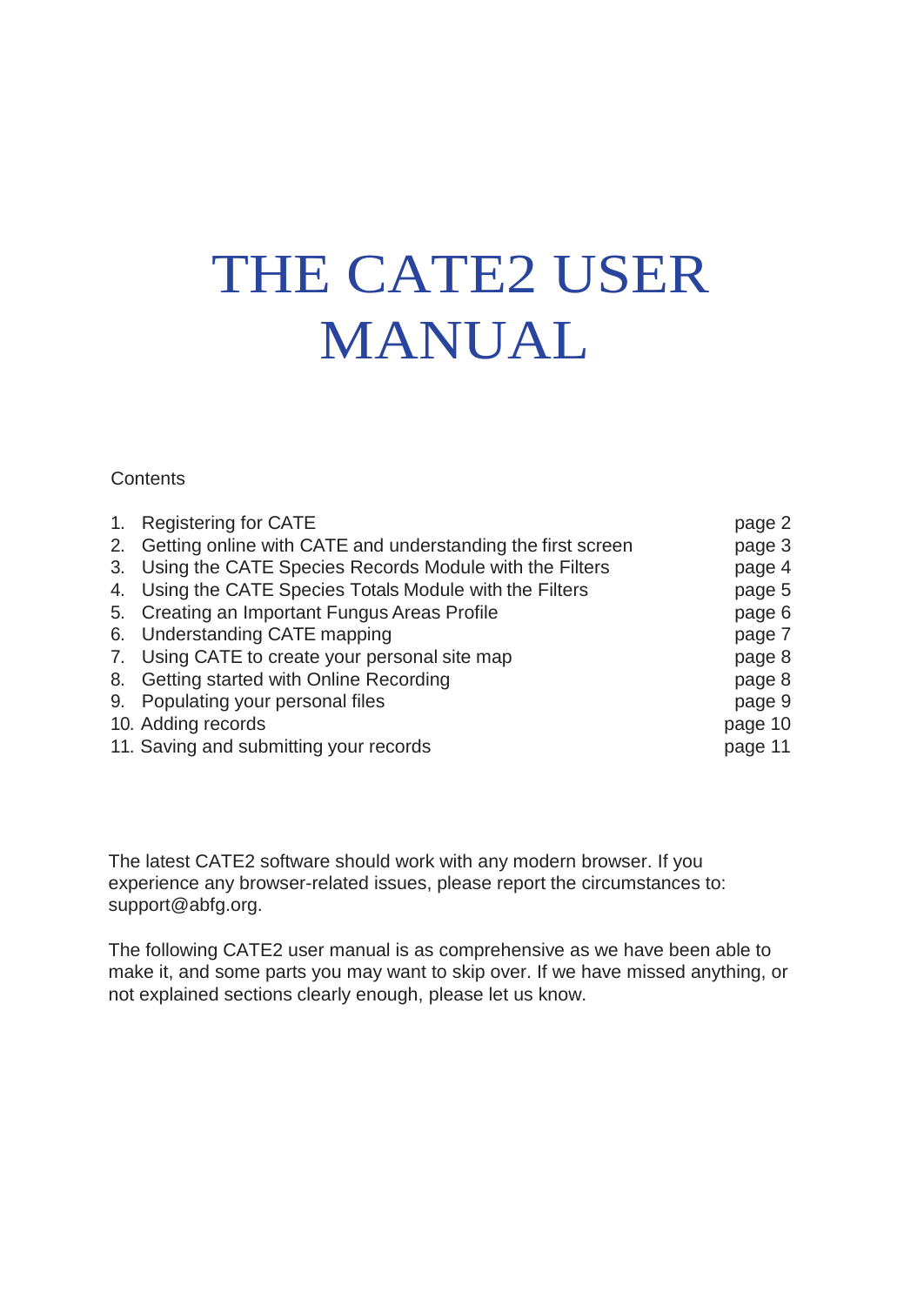# **1. Registering for CATE**

Not everyone can see the more sensitive data on the CATE database, including place names and grid references more precise than 1 hectad. To do this you must be a registered user.

#### **How do I become a registered user?**

Application must be made to the ABFG (Michael Jordan) either by 'phone, letter or email. You will then receive a username and password, so long as you qualify for access.

#### **Who can qualify?**

In order to qualify for CATE registration you must either be a recorder, a representative of a local record centre, or be a member of another recognised agency, delivering reasonable quantities of records to CATE.

Alternatively you must be a member of a recognised agency or university with a bona fide need to access data.

#### **What other restrictions are there?**

Before obtaining registered access, you will need to accept the terms, and sign a Standard Disclosure Agreement. This allows you to copy and distribute any data that has been provided under your authority, but you may not copy or distribute any other data that appears on the database, without written permission.

You may not disclose or transfer your login details to any other person. These are for your exclusive use.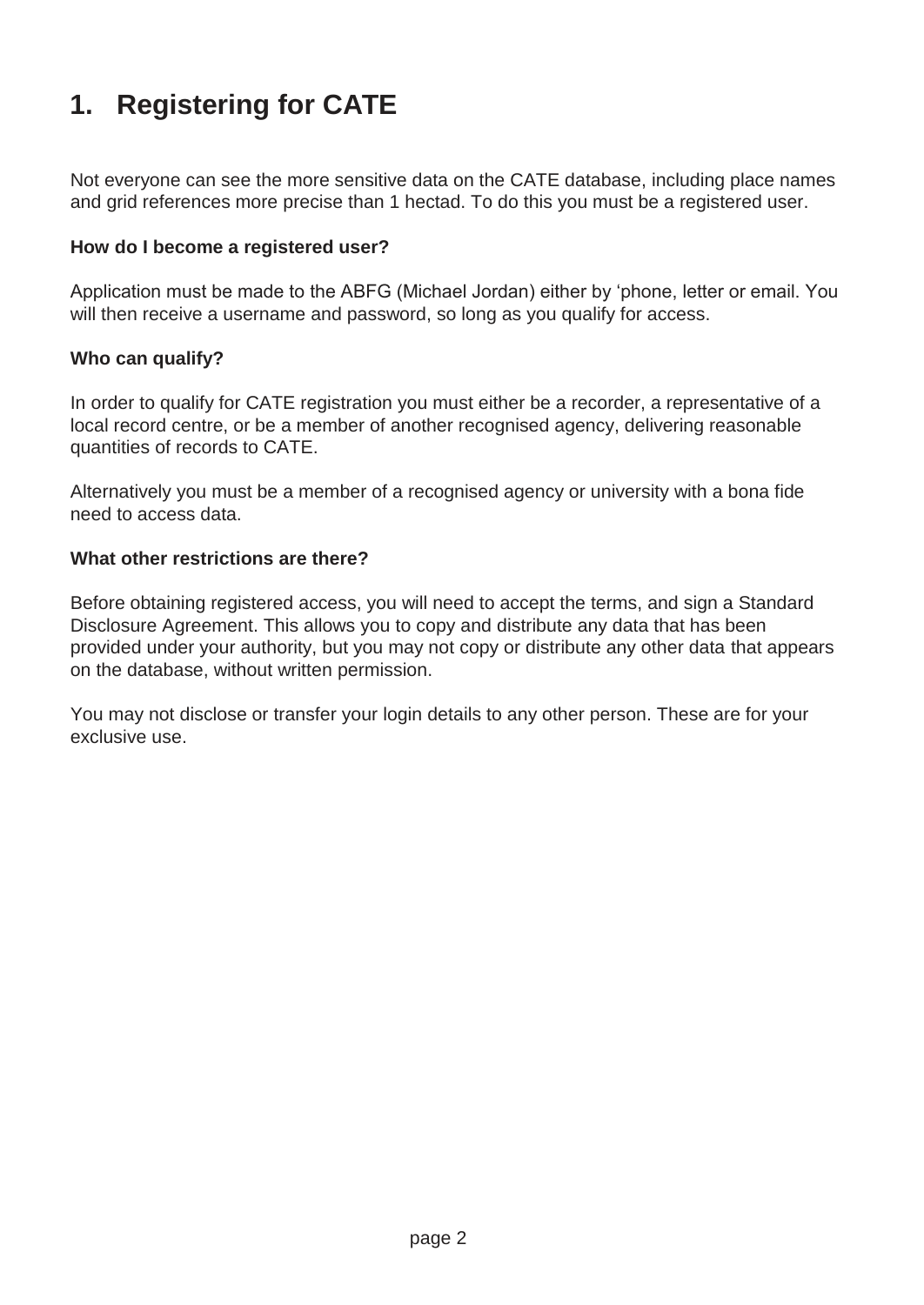# **2. Getting Online with CATE**

• Go onto the Internet

• Go either to the direct URL: [http://cate.abfg.org, o](http://cate.abfg.org/)r via the CATE button on the main Home page of the ABFG website: [http://www.abfg.org](http://www.abfg.org/)

- Select 'login'
- Enter your username and password. Sign In
- Don't forget to log out when you have finished

#### **What do the headings mean?**

• Above the black top bar, you will see 3 headings: CATE Species Records, Online Recorder, Logout. Hovering the cursor over 'CATE Species Records' will reveal a drop- down also including 'CATE Species Totals' and 'CATE Species Mapping'. Each of these will take you into a separate module of CATE analysis. Moving right to 'Online Recorder' reveals a drop down, totalling 8 options. We'll come to these later.

• Below the black bar 'CATE Species Records' is repeated in a broad blue bar, and below it, the most recent page of 30 records shows, excluding some details like Notes. In the centre of the blue bar are 2 buttons 'Filters' and 'Reset'. The Filters button is the gateway to the main search engine of CATE.

The blue coloured headings beneath can be selected to prioritise the sort order of data. They have little up and down arrows beside them to indicate the current sort order. These can be used to re- verse the ascending or descending order within a given column. [Note: it is recommended that you do not use these functions without first running a filter, which will be explained in due course]

• At the far right hand edge of the page (which may need scrolling to reach if you do not have widescreen) is a column of blue buttons marked 'Show'. Clicking on a 'Show' button opens a new page, showing the record including all its details. To return to the main dataset, select the blue button with a left facing arrow, marked 'Return to Records'.

• At the bottom of the page (left) is the current page number in a white box, followed by the total number of pages in blue. To move 1 page up or down use the inner arrows. To move to the first or last page, use the outer arrows. To progress to a specific page number, enter the page number in the white box and press the 'Enter' key on the keyboard.

- To return to page1, click the far left hand arrow
- At the bottom of the page (far right) is the current total of records on the databaseand the current visible selection.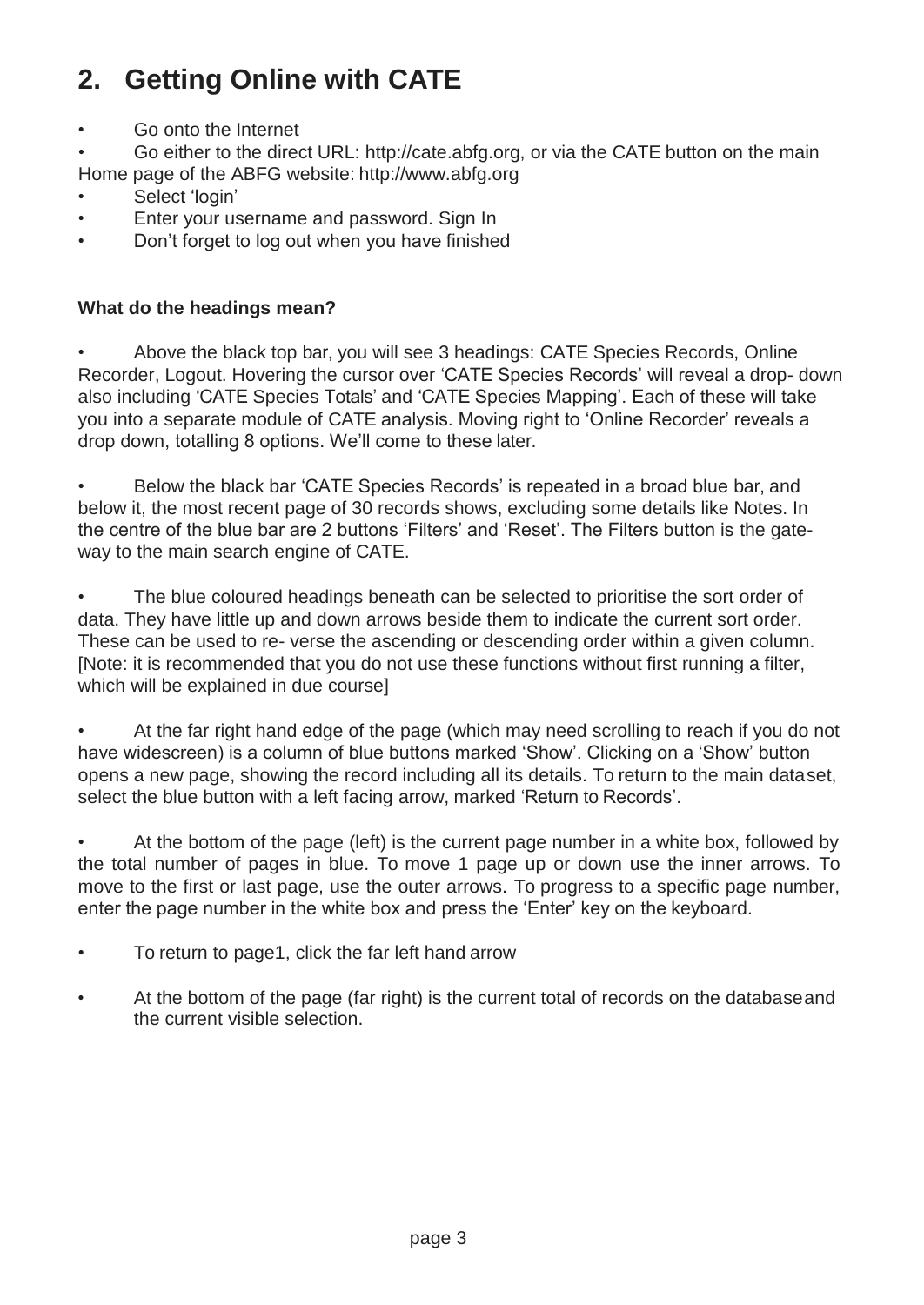### **3. Opening and using the Filters panel with the CATE Species Records module.**

Using the Filters will take you into functions that you may not be familiar with from other databases. So it's worth spending a while exploring them to discover what they will do for you. You cannot damage the system. If you do something that CATE really does not like, you will likely get an error or warning message.

Select Filters. It will open a panel, headed 'Filters'. You will see a set of boxes. You can fill as many, or as few of these as you choose, depending on the nature of your query. We'll take something simple: the national CATE records for Lactarius blennius.

• Start to type 'Lactarius' into the first box. After the first 3 letters you will see a dropdown drop down list of matching Species. Use the scrolling bar to come down the list to Lactarius blennius and Single click it. Now drop down to the Total results box and using its drop down arrow, select '100 records'. This is the number of records that will show on each page. Click the bottom right Filter button. In the tab at the top of your browser window you will likely see a spinning icon indicating that the action is in progress.

• The screen will then change to a familiar 'CATE2 Species Records' display but now filtered to show only the records for the species you want. You can A-Z sort any of the columns that are in blue by clicking on the title of the column. If you then use the little up and down arrows, they will reverse the order of that column i.e. from Z-A.

• Note that the default arrangement of ID numbers in the far left hand column 'ABFGID' is normally set highest to lowest. You can reverse this using the arrows, but the column will always revert to the default ordering when you leave the Filter panel. Note if you have already sorted another column A-Z, this will affect the default ordering of ABFGID.

• Now using the top centre buttons, either go back to the 'Filters' panel, or if you wantto return to the main dataset, select 'Reset'. This time we'll go back to the Filters panel. You will see that the species we selected is still showing, so we'll filter more precisely.

• Select a Place. We'll use a National Trust place name, so in the Place box start to type 'NatTrust' (upper and lower case – no spaces - the way that all NT properties are prefixed on CATE). If you have already entered e.g. NT place names for a query, another drop down may appear with up to 8 of your most recently queried NT sites. Either select one from drop down, or continue typing if you can't see the one you want.

• However, for the purpose of this introduction, we'll go for NatTrust KnightshayesCourt. Typing in 'NatTrust Knightshayes' will probably be enough. Running the filter this time will reveal a limited number of records meeting the criteria of our refined query.

• Torefine it still further, go back to the Filter panel and add a date range using the Date down arrows. Clicking the little red calendar logo will offer you the current month. For this exercise put in 01 January 2009 to 31st December 2009. Filter again. Now just the records for that NT site in 2009 will show. To go back to the main dataset click Reset.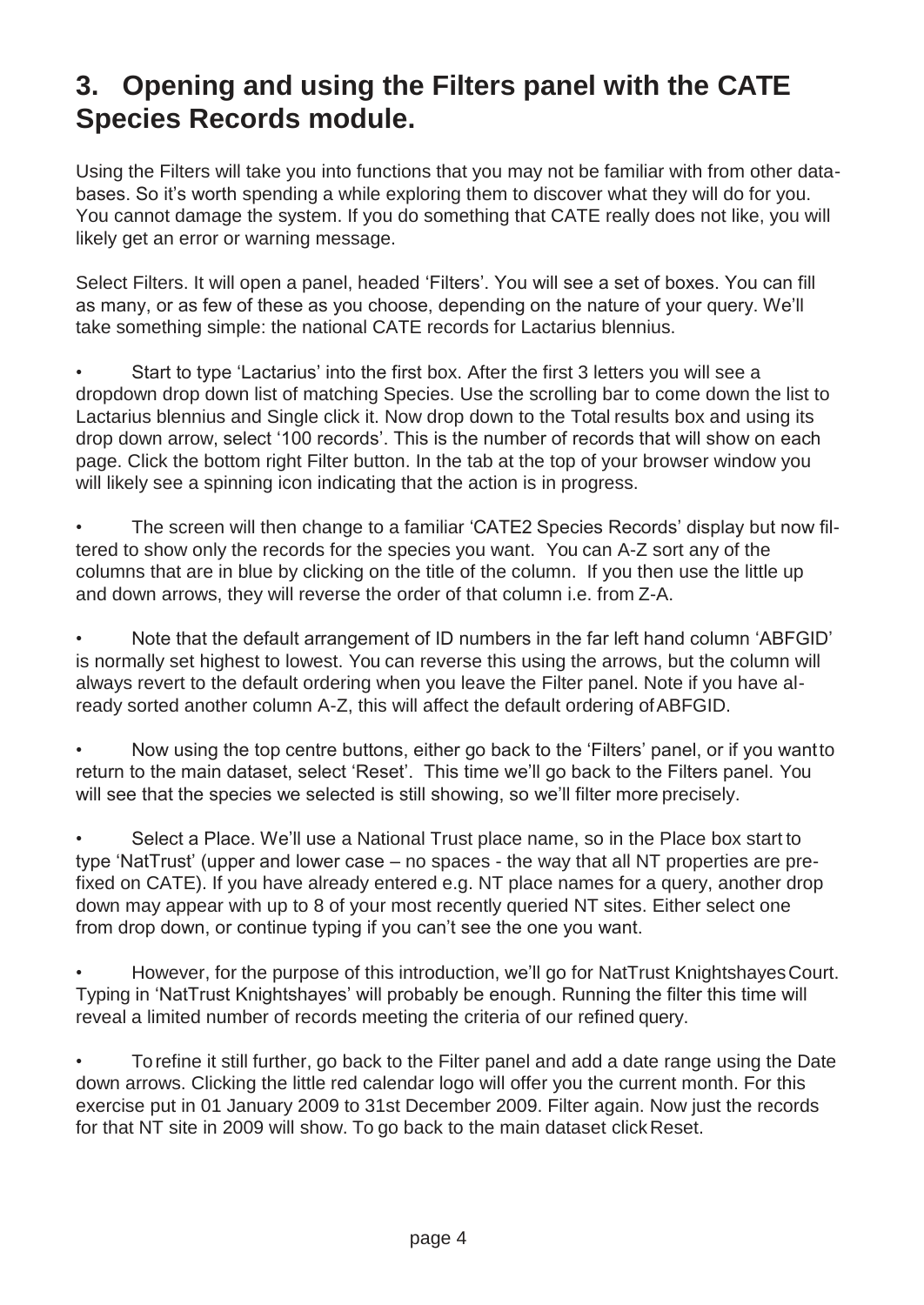#### **4. Opening and using the Filters panel with the CATE Species Totals module**

• Using the 'CATE Species Records' drop down above the black bar, select 'CATE Species Totals'. The familiar dataset will disappear, and apart from the header bars, you will see a blank screen.

Select Filters. This time you will see a more elaborate range of boxes in the Filters Panel.

We'll start with a very basic Totals search – of the whole database!

• At the top, the Primary Field, by default, is set to Species Name. Don't alter it.Also leave the Order Field in its default mode 'Primary Field by Total'

Leave the Order Order in its 'Descending' default mode – this will bring the species with the most records to the top of the list and those with the least to the bottom. Change 'Total Results' to 100 records. Leave the Species Name box (below) ticked.

• Click Filter at the bottom of the panel (you may need to scroll the main page down to reach this)

• You will see the progress of the query as a spinning icon in the tab at the top of your browser window.

The screen will change to reveal a list in order of frequency of recording, commencing with Hypholoma fasciculare, the most commonly recorded species. Across to the right, you will also see the earliest and latest dates on CATE of records for the species.

• For the moment ignore the advice, top left, about clicking grey squares – we'll do this next.

• Go back to Filters and this time tick the small lower set of boxes beside Associated Organism, Medium, and Placename, set to the right of 'Columns'.

Run the filter.

• When the CATE2 Totals screen appears again and has completed its data transfer, which can take a few seconds, you will find that running the cursor over the numbers in e.g. the Assoc Org column will highlight each cell over which the cursor rests, in darkgrey.

Left click the mouse. If you are on a cell in the Assoc Org column, the full breakdown of results for that species will appear in a pop-up window over the top of the results page. You may need to scroll down to see all the results. The window can be closed by clicking on the 'X' at the top right of the window.

You will need to play with this module yourself, changing priorities and filling different boxes to discover its full potential.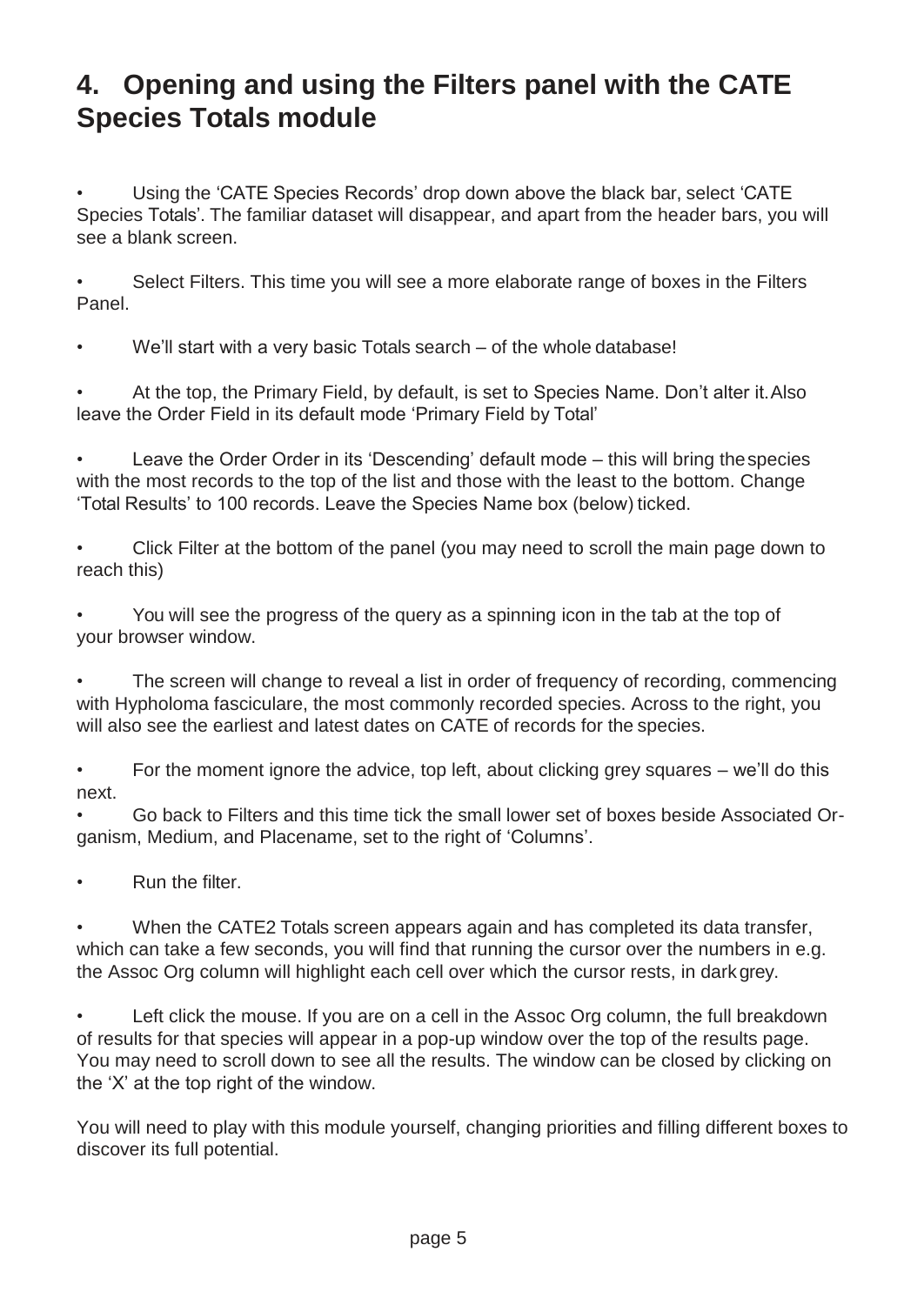### **5. Creating an Important Fungus Areas profile in CATE Species Totals**

The filter modules in CATE2 are, as indicated already, extremely versatile. There is not a great deal that cannot be analysed with the system, and as indicated you will need to experiment to discover all that can be achieved.

One of the more valuable functions is the capacity to create an Important Fungus Areas 'map', a facility that has not been available hitherto in mycological databases. It operates through the CATE Species Totals module, in conjunction with CATE Species Mapping (see later). The guidance below assumes that you have already familiarised yourself in the previous section with the workings of the Species Totals module.

• Using the drop down above the black bar, select 'CATE Species Totals'. The familiar dataset will disappear, and apart from the header bars, you will again see a blank screen.

• Select Filters. You will see the more elaborate range of boxes in the Filters Panel.

• In the first box, using the Primary Field dropdown, change the primary field to Placename.

In the Vice County box enter the Vice County for which you want to develop an IFA profile. Remember that you must type in a few letters, wait for the drop down to appear, and click on this.

• For the purpose of this exercise we'll put in Pembrokeshire, so type the first few letters, and then click the 'VC45 – Pembrokeshire' drop down.

- Now tick the small boxes for Species Name, Ecosystem, Placename, and Grid Ref.
- Set the Total results to 100 and make sure that Descending Order is selected.
- Run the filter.

The result of your query will emerge after some moments, with a column of Placenames in descending order relative to the numbers of species recorded in each. You can watch its progress via the spinning icon in the browser tab.

Across from left to right you will see, the total number of records delivered for that location, the number of species recorded there, the first and last dates of records, the range of ecosystems in the location, and any varying grid references. Using the mouse over cells which provide Popups, you can again expand the totals into analysis boxes.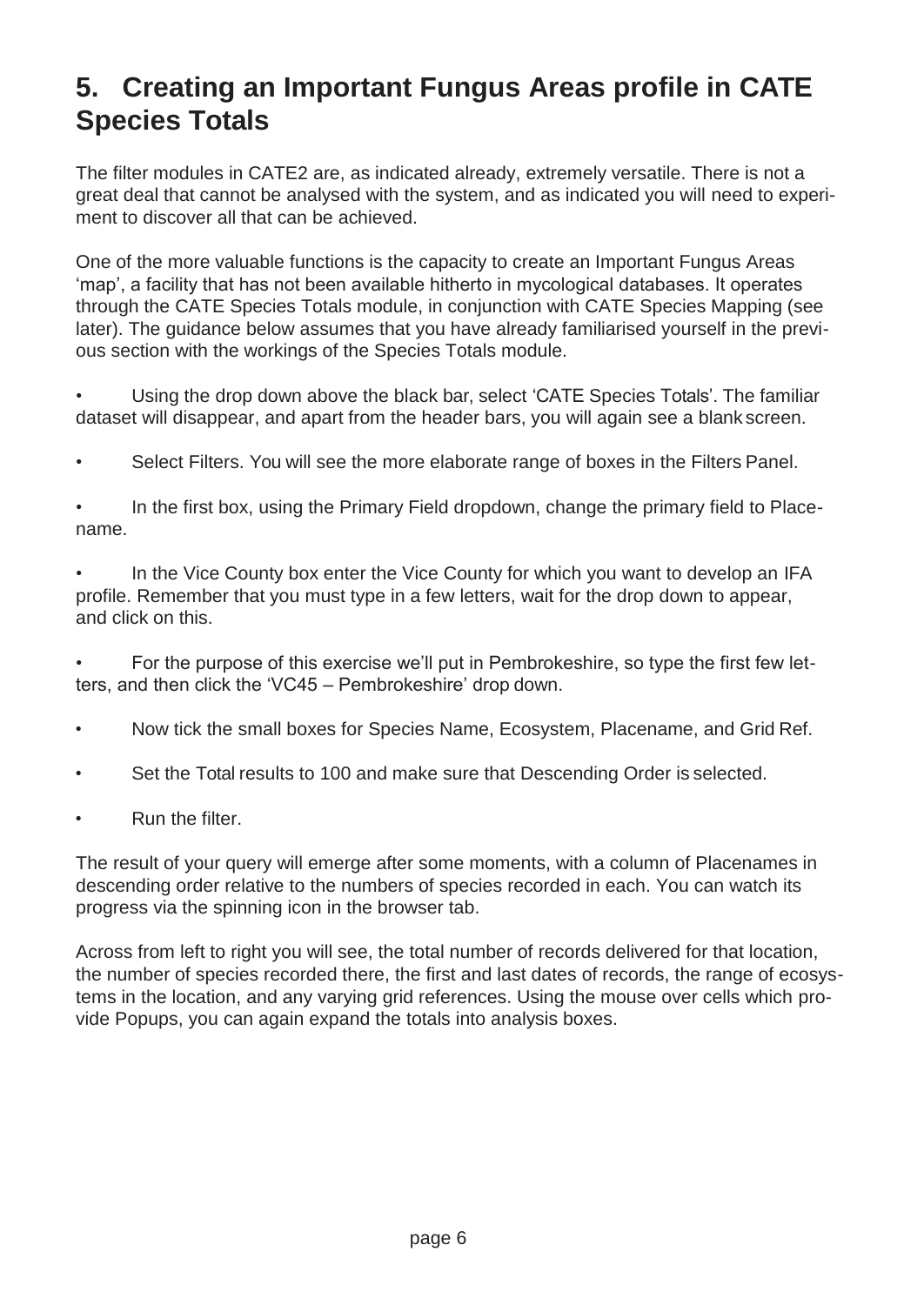# **6. CATE Species Mapping**

• Above the black top bar, select 'CATE Species Mapping' from the drop down of 'CATE Species Records'. The familiar dataset will disappear, and apart from the header bars, you will again see a blank screen.

Select Filters. You will see a range of boxes in the Filters Panel.

• Enter as an exercise Lactarius blennius in the top Species box (remember to let it populate and then click on the dropdown)

In the Vice county box, we'll use the northern part of Devon for our exercise, so start to type in 'Devon' and click the resulting drop down, making sure that you select 'Devon(north)'

Set the mapping resolution to '1km squares' using the drop down arrow.

• Run the filter

The map tile that appears will show of as much of the UK as fits onto your screen. Hold down the left click of the mouse and drag the map up so that the southwestern peninsula of the UK is visible.

You will now see a cluster of pins, most of which are coloured red but at least one of which, towards the top of the cluster is purple. The colour of the pins indicates numbers recorded at that location and to understand the colour coding, you will need to study the 'Map Colours' at the right of the main map.

If you have a scrolling wheel on your mouse, you can use it to zoom in or out on the map.

• Keeping the pins cluster on screen, progressively zoom in. If the position of the pins starts to become 'lost' on the map you change their size from 'Number Coloured markers' to 'X large plain markers' using the right hand map panel marked 'Map Markers'.

When you have zoomed in far enough you will see that the site with the purple pin is a National Trust property: Knightshayes Court, just north of Tiverton.

• Click on it and a popup will emerge revealing that there are currently 42 records for Lactarius blennius at the location.

• Go back to the top of the map and select 'Reset' and then 'Filters'again.

• Do not enter a species name this time, but re-enter Devon (north) and again set the mapping resolution to 1km squares. This time also click the popup totals box at the bottom of the panel.

Filter. This time the map will indicate all records for Devon (north) and as you zoom in, you will note that the pin colour for Knightshayes Court is no longer purple but pale blue/green.

• Now click on the blue/green pin. It will show the overall number of records and the species details that have been entered onto CATE for Knightshayes Court.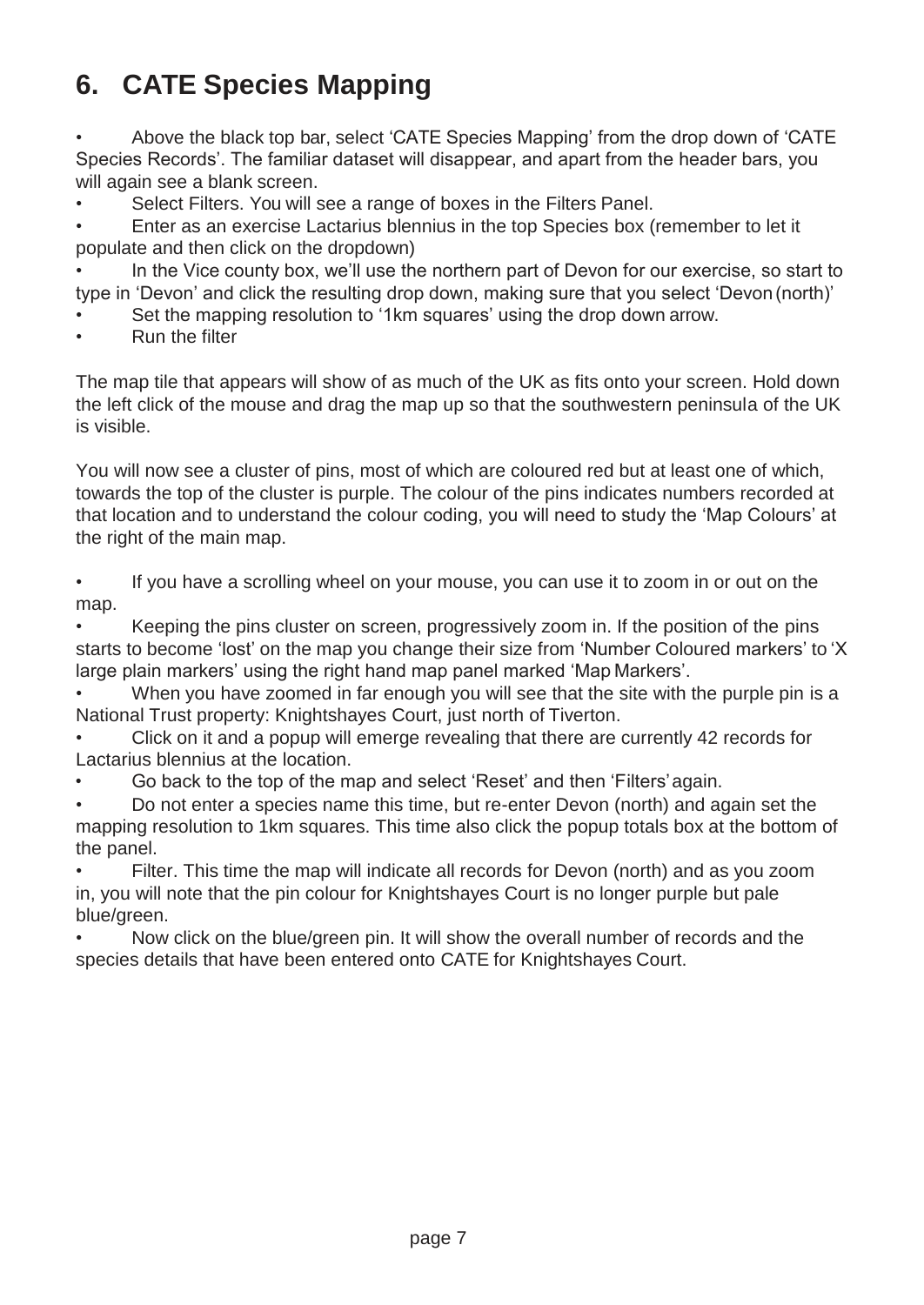### **7. Using CATE to create a map your personal foray recording**

As with the other modules changing the Columns preferences and filling different boxes will change the nature of the results that you obtain. If for example, you have records of your own on CATE you can use the system to create your own profile.

• Above the black top bar, select 'CATE Species Mapping' from the drop down of 'CATE Species Records'. The familiar dataset will disappear, and apart from the header bars, you will again see a blank screen.

• Select Filters. You will see a range of boxes in the Filters Panel.

• Enter your own name in either Collector of Recorder box. Make sure that you are entering your name in the way in which it appears on the dataset. You can use part of your name e.g. your surname as a 'fuzzy search' but if it happens to be 'Smith' you may get an awful lot of results!

- Set the mapping resolution to '1km, 100m or 10m squares' using the drop down arrow.
- Tick the Popups box.
- Run the filter

The mapping will present all locations in the UK where you have forayed over the years and submitted records, either directly or indirectly through another recorder to CATE, with pinpoints.

- Zoom in using the mouse (see CATE Species mapping).
- Click on a selected pin. It will expand to present a list of the species that you have recorded at that location, plus the number of records of the species.
- To return to the mapping a start another search, select 'Reset' and the 'Filter'.

[Note our license with Open Space allows a maximum number of tiles to be used in 24 hours, so please do not over-use the mapping and always remember to log out when you have finished.]

### **8. Getting started with Online Recording**

One of the keys to the successful operation of any 'inter-relational' database, one that will perform quite complex analysis of the data, lies with standardisation of terminology – the elimination of the '21 ways of recording a fallen twig' syndrome.

Records that come in on Excel or Access spreadsheets are more often than not littered with inconsistencies, all of which have to be corrected before data can be uploaded. This is a time-consuming process, the need for which is wholly eradicated in the CATE Online Recorder module.

Nothing in this module, other than Notes, will register for 'Save' if it is simply typed into a box. The only way in which data will be accepted at 'Save' is if the appropriate box entry has been selected from its drop down list.

Most of these lists are already pre-loaded into the system, and are updated on a regular basis, but one or two personal lists must be set up by you before you start entering records. These 'bespoke' lists include 'My Places', 'My Members', and 'My Recorders'. It's very easy to set them up and when you have learned how, it will be no problem for you to go back and add to them, as required.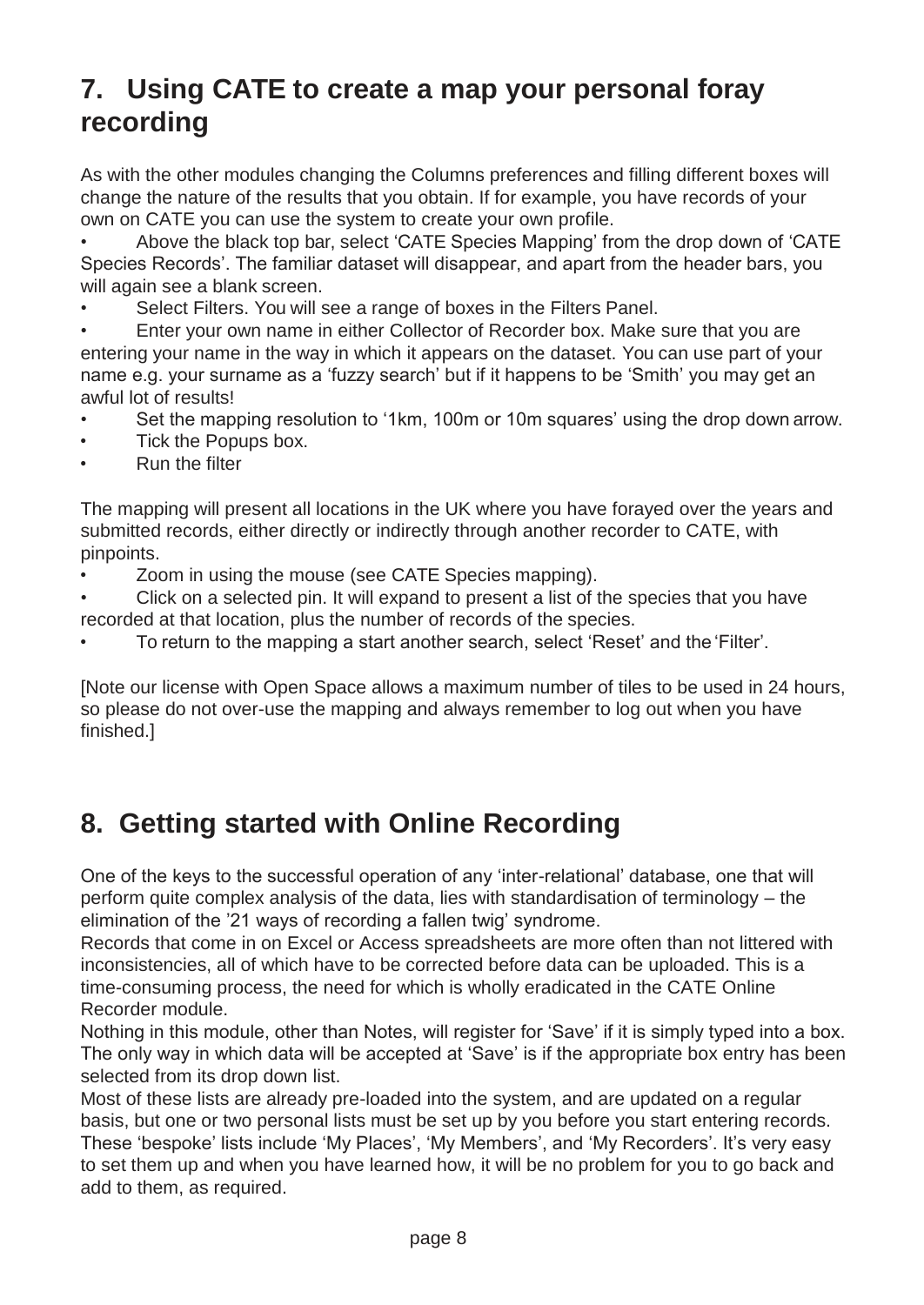### **9. Populating My Places, My Members and My Recorders**

Login. You will need to be ready with details of your foray locations, including place names, grid references to at least 1km resolution e.g. ST4056, and if appropriate a 6-figure 100m resolution, and altitudes. The easiest way to obtain these is by using the online Ordnance Survey 'Get A Map'.

<http://www.ordnancesurvey.co.uk/oswebsite/getamap/>

Select Online Recorder in the top toolbar.

• From the drop down list select 'View My Places'. Tostart with this part of the module will be empty, because as yet you have entered none of your local foray sites.

• Above the blue bar indicating 'My Places List' you will see a button marked 'New'. Click this.

Fill the 3 boxes. Note that grid references must be entered as ST4056 or ST403567 in upper case and with no spaces. So variants like. 'st403 567' are not in an acceptable format.

• When you have filled the 3 boxes, click 'Save' or 'Save and Add' if you want to addanother place.

• When you have finished adding places, click the 'Back to List' box and you will see that the page is no longer blank, but includes a list of the place details that you have populated. This list now becomes available in Add a Record, as you will see when you start to generate records.

Note: place names must be straightforward and simple, with the principle place set before the secondary place, e.g. a correct place name would be 'Bristol, Ashton Court', not 'Ashton Court, Bristol'. Place names must exclude secondary details e.g. 'Ashton Court, beside the main drive' is not acceptable because 'beside the main drive' can be separately registered in ecosystems, and can be also entered in the Notes.

National Trust properties must be prefaced with 'NatTrust', MOD properties with 'MOD-Estates' and FC properties with 'ForComm' (Note: the quote marks shown here must not be included).

• Go back to the Online Recorder dropdown and repeat the above process to populate the bespoke files for 'View My Members' and 'View My Recorders'. In CATE2incidentally the term 'Members' includes anyone who is likely to appear in the dataset column for Collector or Determiner. 'Recorders' is limited to you or to any other persons who may take over the job of recording your data.

Note: when you enter names of people they must preferably include a first name and a surname, not initials as any abbreviation can cause confusion when running analyses. Please do not incorporate professional titles such as 'Dr.' or 'Prof.'

When you finish each of these, click 'Back to List'

- Lastly, go to 'View My Datasets' in the Online Recorder dropdown.
- Select 'New'. Note that 'Choose an Action'(bottom left) is only to allow you to delete.

• Give a name to the dataset you are about to create e.g. 'Dorset FG, Sept. 2011'. You can create and name as many datasets here as you wish.

• For the moment ignore the Status and Hide messages. You need do nothing for the moment.

- Select 'Save' (either the top or bottom both are the same)
- Select 'Back to List'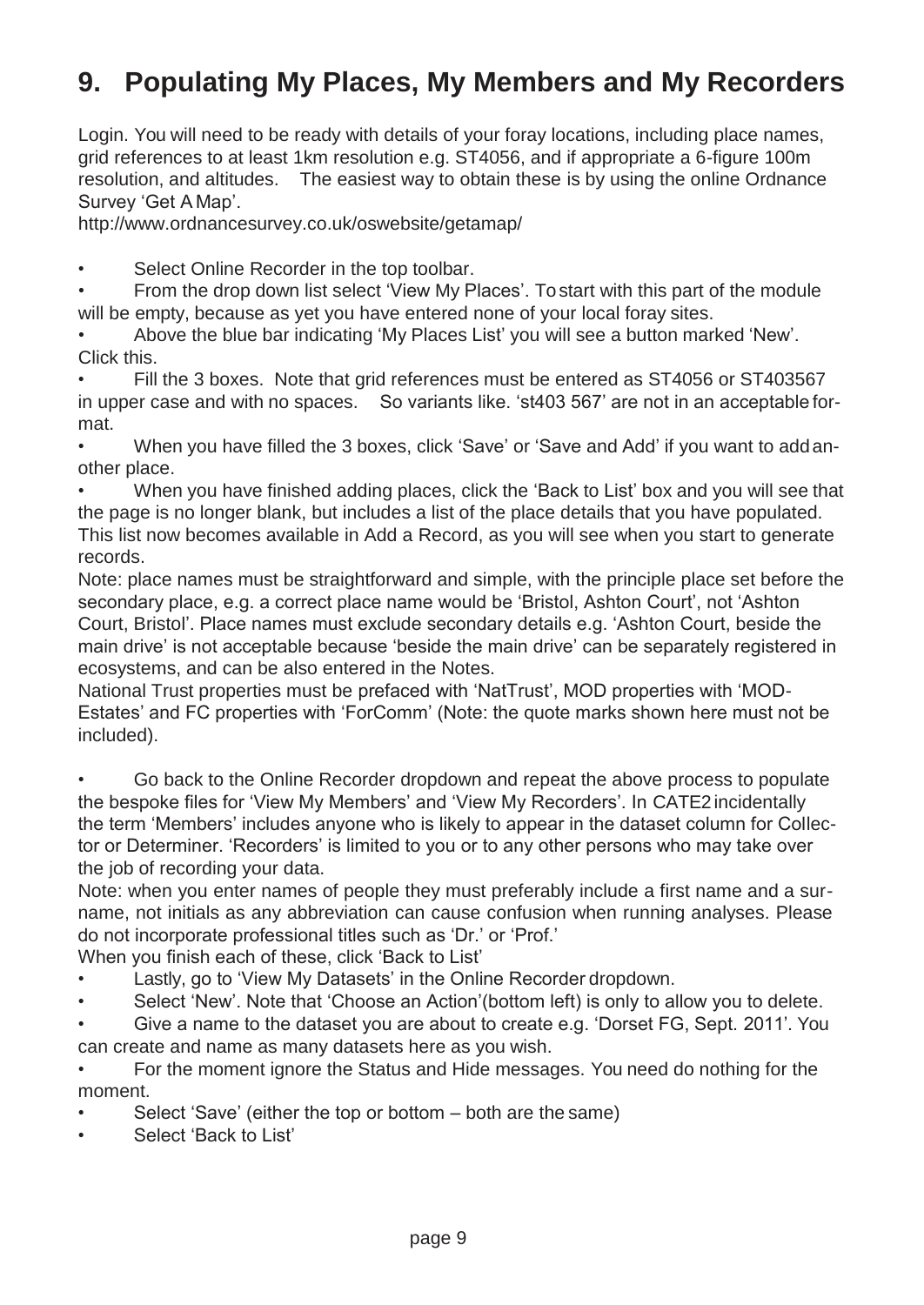## **10. Adding Records**

Once you have populated the 'bespoke' files, you are ready to start generating online records. Most of the detailed guidance below is 'common sense' but it has been made as thorough as possible to avoid confusion when you first start recording. ONCE FAMILIAR WITH THE SYSTEM, ENTERING A RECORD TAKES 30 SECONDS FROM START TO FINISH.

Select Add a Record from Online Recorder dropdown. On the left of the new screen you will see a blue panel in 4 sections marked: 'Species Data', 'Location Data', 'People and Groups', 'Add a Note'. To the right of this are the boxes to fill for the first 'Species Data' section.

Notice that each box includes a small tick box on the left. If you leave this box empty, the box will clear of whatever you have entered once you have Saved that record, and it will be empty for the start of the next record. If you tick it, however, it will remain populated. So for example, if you are in a wood that solely made up of beech trees and you don't want to have to re-enter Fagus sp. for each new record under Assoc Org, tick the box. You can un-tick it at any time. Remember that in every box aside from Notes, Grid Ref, and Altitude, a drop down selection must be clicked in order for that entry to register. Simply typing in will not Save. So, let's begin.

Start entering the name you want to use for the species in the "Recorded As" box. This can be a synonym or species name.

• After you have typed 3 or more characters the system will start to offer a matching list of names in the format *synonym (currently accepted species name)*, for example Hygrocybe pratensis (Cuphophyllus pratensis). Select one of the listed items.

Fill the other Species Data boxes using either the drop down arrows or typing in part of a word. All Associated Organisms must be entered in Latin binomials. English names of trees etc. will not be accepted.

Move to the Location Data boxes by selecting 'Location Data' from the left hand menu. Fill these in similar manner. Make sure, however, that you select the correct dataset from the drop down.

The appropriate date can be selected by clicking the little red calendar, or by using the drop down arrows.

• Ecosystem and Place must be filled using the drop downs. If your foray location does not appear, it means you have not yet entered it in 'View My Places'

• Complete the Vice County box by starting to type in the name or number of the VC and selecting from the drop down.

Tick each of these boxes because you will probably be using the same details for the next record.

• Move to the People and Groups section. Each recognised UK group is already preloaded so just start to type in the group name, if group is appropriate to the record. If a group was not involved leave this box blank.

• Fill the Collector, Determiner, Recorder boxes by typing in the first few letters. If the name doesn't appear, you haven't yet entered it in 'View My Members' or 'View My Recorders'

• Finally add any brief notes in 'Add a Note'. It is recommended that you include any significant literature sources in these Notes.